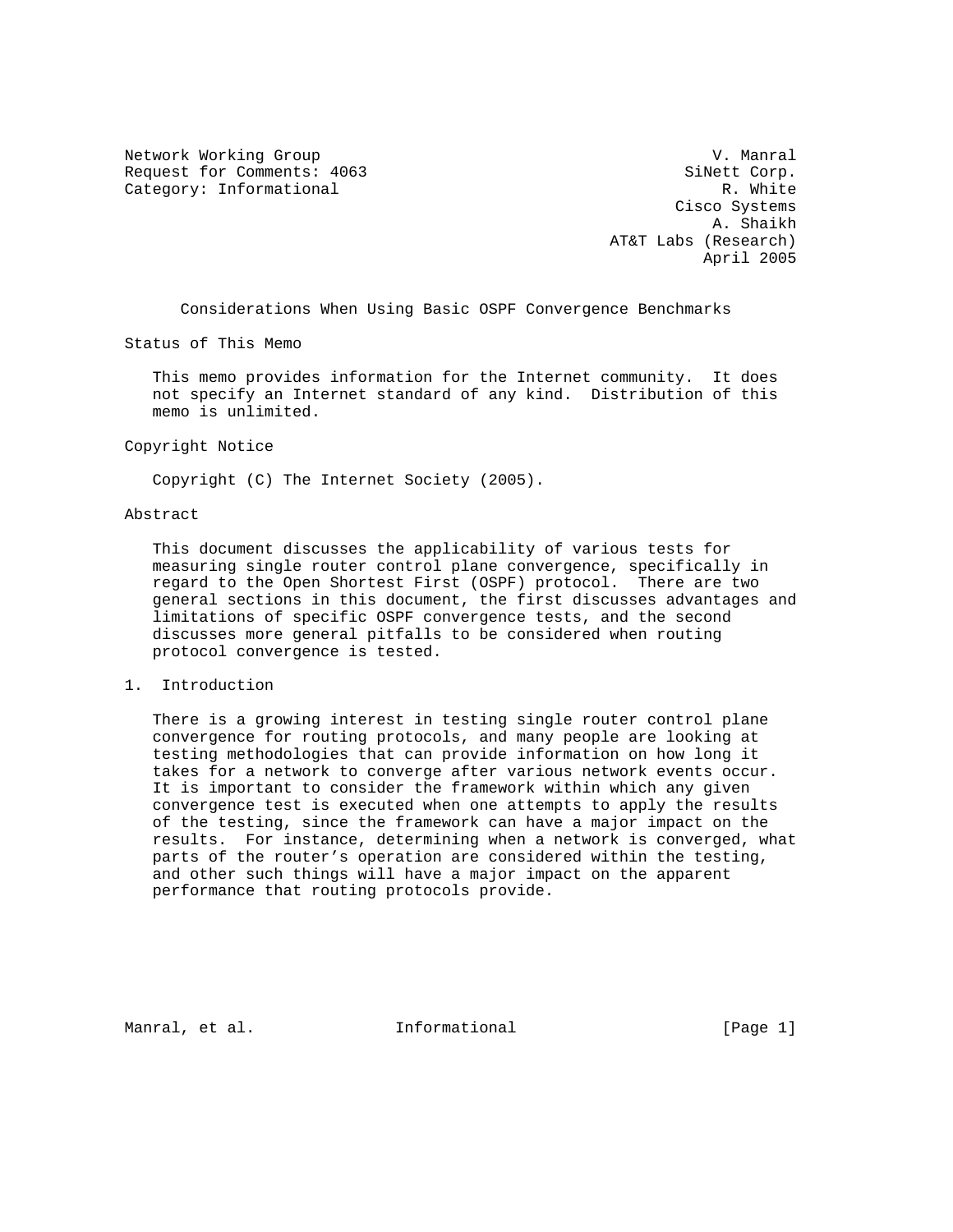This document describes in detail various benefits and pitfalls of tests described in [BENCHMARK]. It also explains how such measurements can be useful for providers and the research community.

 NOTE: In this document, the word "convergence" refers to single router control plane convergence [TERM].

- 2. Advantages of Such Measurement
	- o To be able to compare the iterations of a protocol implementation. It is often useful to be able to compare the performance of two iterations of a given implementation of a protocol in order to determine where improvements have been made and where further improvements can be made.
	- o To understand, given a set of parameters (network conditions), how a particular implementation on a particular device will perform. For instance, if you were trying to decide the processing power (size of device) required in a certain location within a network, you could emulate the conditions that will exist at that point in the network and use the test described to measure the performance of several different routers. The results of these tests can provide one possible data point for an intelligent decision.

 If the device being tested is to be deployed in a running network, using routes taken from the network where the equipment is to be deployed rather than some generated topology in these tests will yield results that are closer to the real performance of the device. Care should be taken to emulate or take routes from the actual location in the network where the device will be (or would be) deployed. For instance, one set of routes may be taken from an ABR, one set from an area 0 only router, various sets from stub area, another set from various normal areas, etc.

- o To measure the performance of an OSPF implementation in a wide variety of scenarios.
- o To be used as parameters in OSPF simulations by researchers. It may sometimes be required for certain kinds of research to measure the individual delays of each parameter within an OSPF implementation. These delays can be measured using the methods defined in [BENCHMARK].
- o To help optimize certain configurable parameters. It may sometimes be helpful for operators to know the delay required for individual tasks in order to optimize the resource usage in the network. For example, if the processing time on a router is

Manral, et al. 1nformational 1999 [Page 2]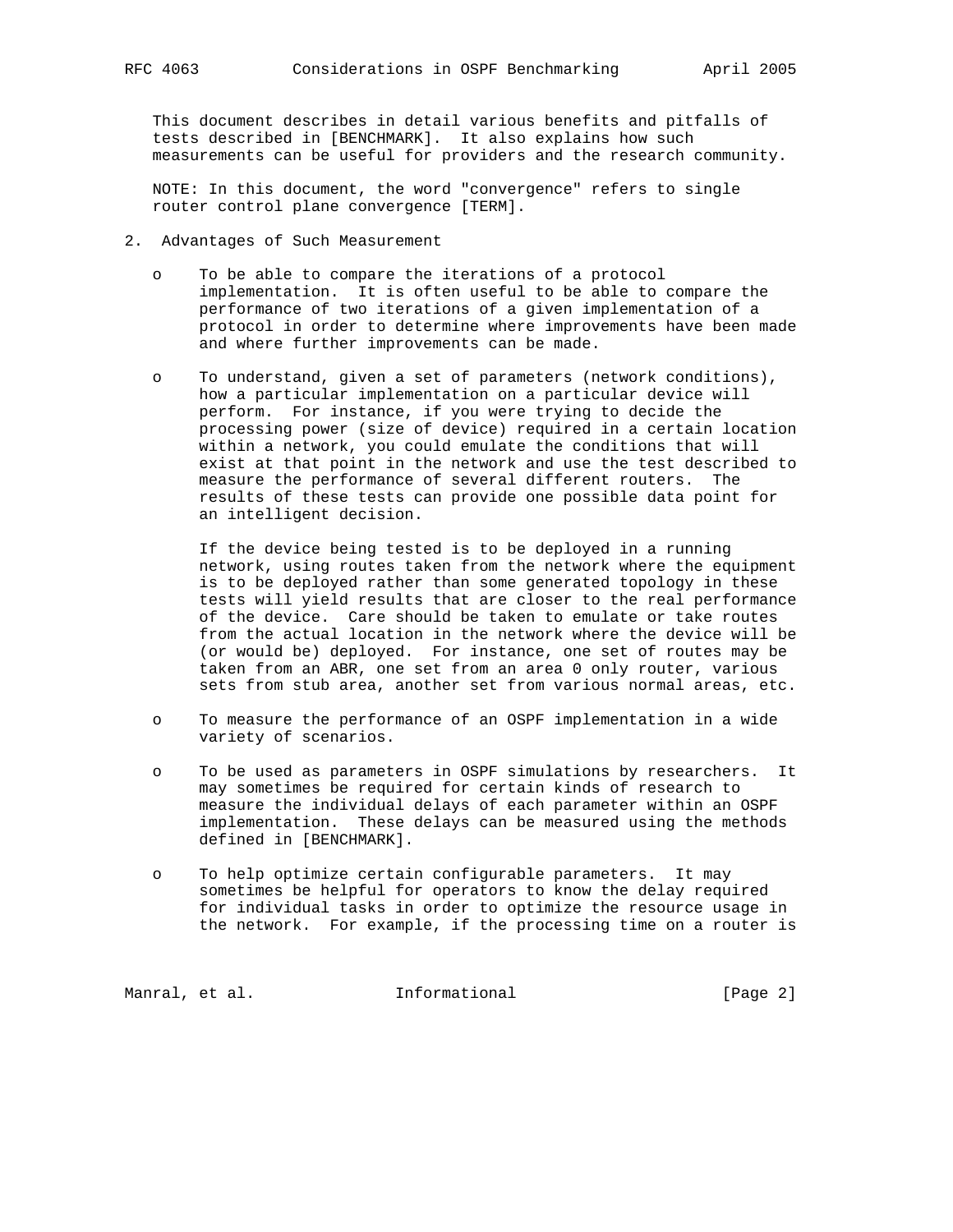found to be x seconds, determining the rate at which to flood LSAs to that router would be helpful so as not to overload the network.

- 3. Assumptions Made and Limitations of Such Measurements
	- o The interactions of convergence and forwarding; testing is restricted to events occurring within the control plane. Forwarding performance is the primary focus in [INTERCONNECT], and it is expected to be dealt with in work that ensues from [FIB-TERM].
	- o Duplicate LSAs are Acknowledged Immediately. A few tests rely on the property that duplicate LSA Acknowledgements are not delayed but are done immediately. However, if an implementation does not acknowledge duplicate LSAs immediately on receipt, the testing methods presented in [BENCHMARK] could give inaccurate measurements.
	- o It is assumed that SPF is non-preemptive. If SPF is implemented so that it can (and will be) preempted, the SPF measurements taken in [BENCHMARK] would include the times that the SPF process is not running, thus giving inaccurate measurements. ([BENCHMARK] measures the total time taken for SPF to run, not the amount of time that SPF actually spends on the device's processor.)
	- o Some implementations may be multithreaded or use a multiprocess/multirouter model of OSPF. If because of this any of the assumptions made during measurement are violated in such a model, measurements could be inaccurate.
	- o The measurements resulting from the tests in [BENCHMARK] may not provide the information required to deploy a device in a large scale network. The tests described focus on individual components of an OSPF implementation's performance, and it may be difficult to combine the measurements in a way that accurately depicts a device's performance in a large-scale network. Further research is required in this area.
	- o The measurements described in [BENCHMARK] should be used with great care when comparing two different implementations of OSPF from two different vendors. For instance, there are many other factors than convergence speed that need to be taken into consideration when comparing different vendors' products. One difficulty is aligning the resources available on one device to the resources available on another.

Manral, et al. 1nformational 1999 [Page 3]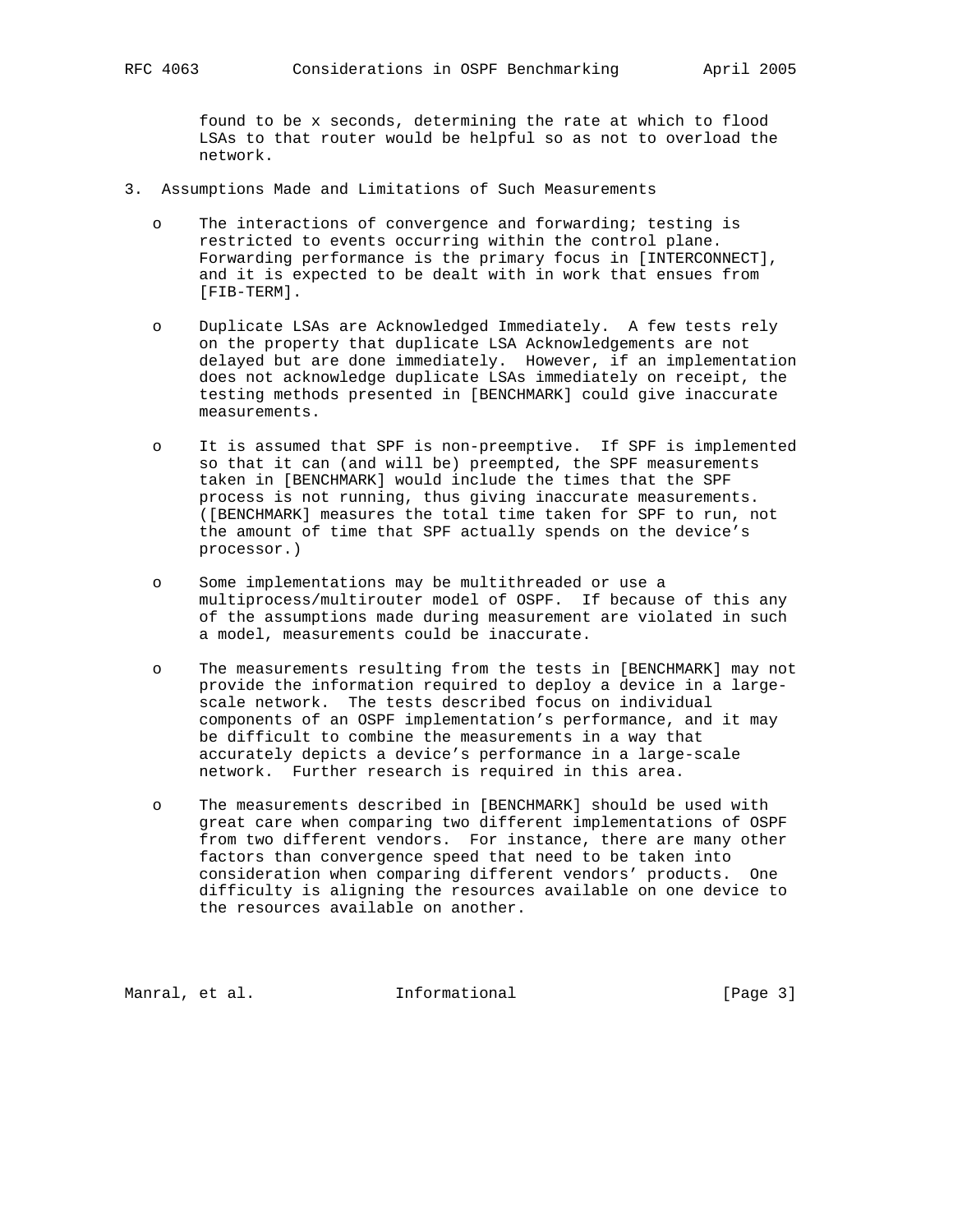4. Observations on the Tests Described in [BENCHMARK]

 Some observations recorded while implementing the tests described in [BENCHMARK] are noted in this section.

4.1. Measuring the SPF Processing Time Externally

 The most difficult test to perform is the external measurement of the time required to perform an SPF calculation because the amount of time between the first LSA that indicates a topology change and the duplicate LSA is critical. If the duplicate LSA is sent too quickly, it may be received before the device being tested actually begins running SPF on the network change information. If the delay between the two LSAs is too long, the device may finish SPF processing before receiving the duplicate LSA. It is important to closely investigate any delays between the receipt of an LSA and the beginning of an SPF calculation in the tested device; multiple tests with various delays might be required to determine what delay needs to be used to measure the SPF calculation time accurately.

 Some implementations may force two intervals, the SPF hold time and the SPF delay, between successive SPF calculations. If an SPF hold time exists, it should be subtracted from the total SPF execution time. If an SPF delay exists, it should be noted in the test results.

4.2. Noise in the Measurement Device

 The device on which measurements are taken (not the device being tested) also adds noise to the test results, primarily in the form of delay in packet processing and measurement output. The largest source of noise is generally the delay between the receipt of packets by the measuring device and the receipt of information about the packet by the device's output, where the event can be measured. The following steps may be taken to reduce this sampling noise:

- o Increasing the number of samples taken will generally improve the tester's ability to determine what is noise, and to remove it from the results. This applies to the DUT as well.
- o Try to take time-stamp for a packet as early as possible. Depending on the operating system being used on the box, one can instrument the kernel to take the time-stamp when the interrupt is processed. This does not eliminate the noise completely, but at least reduces it.
- o Keep the measurement box as lightly loaded as possible. This applies to the DUT as well.

Manral, et al. 1nformational 1999 [Page 4]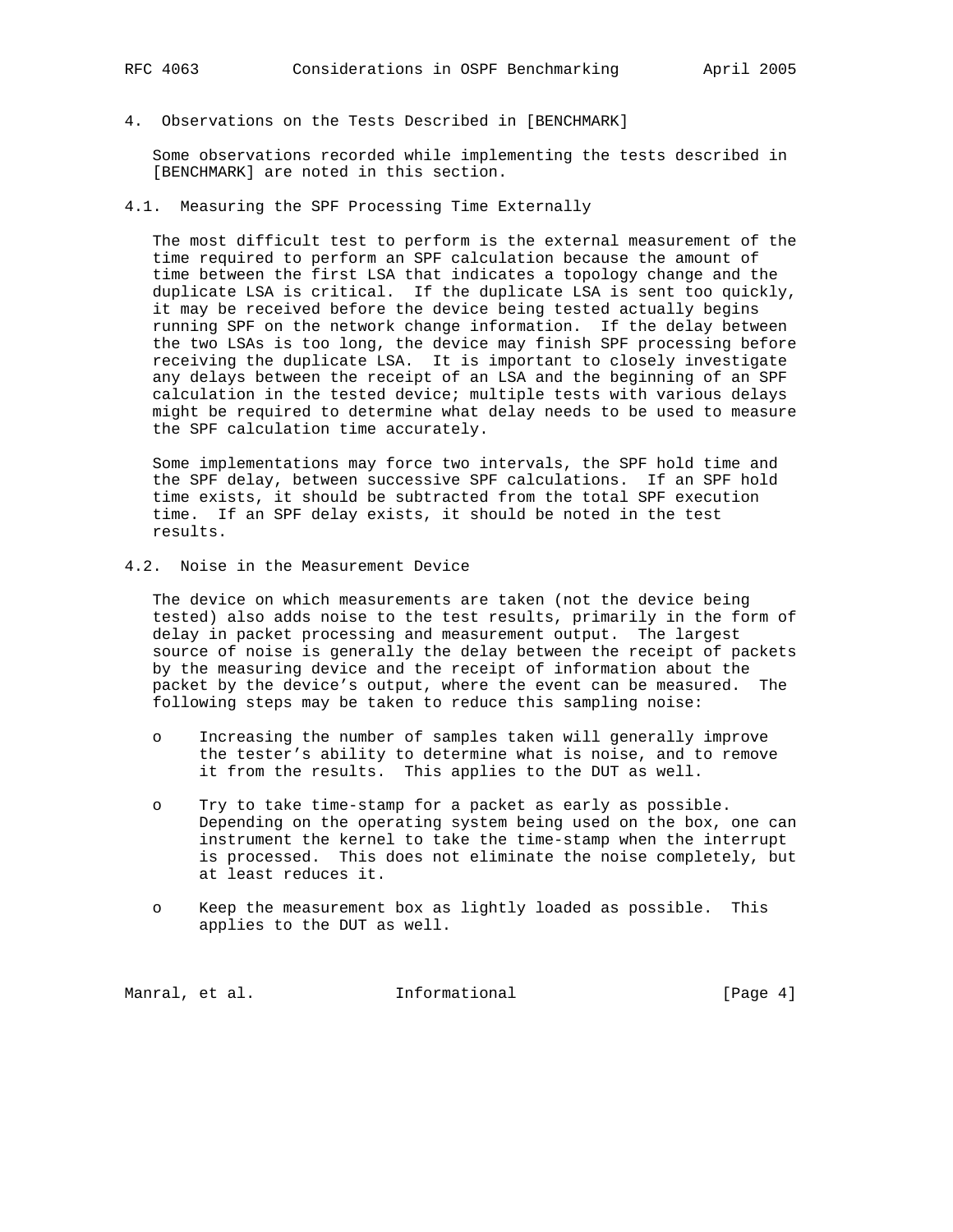o Having an estimate of noise can also be useful.

The DUT also adds noise to the measurement.

4.3. Gaining an Understanding of the Implementation Improves Measurements

 Although the tester will (generally) not have access to internal information about the OSPF implementation being tested using [BENCHMARK], the more thorough the tester's knowledge of the implementation is, the more accurate the results of the tests will be. For instance, in some implementations, the installation of routes in local routing tables may occur while the SPF is being calculated, dramatically impacting the time required to calculate the SPF.

4.4. Gaining an Understanding of the Tests Improves Measurements

 One method that can be used to become familiar with the tests described in [BENCHMARK] is to perform the tests on an OSPF implementation for which all the internal details are available. Although there is no assurance that any two implementations will be similar, this will provide a better understanding of the tests themselves.

5. LSA and Destination Mix

 In many OSPF benchmark tests, a generator injecting a number of LSAs is called for. There are several areas in which injected LSAs can be varied in testing:

o The number of destinations represented by the injected LSAs

 Each destination represents a single reachable IP network; these will be leaf nodes on the shortest path tree. The primary impact to performance should be the time required to insert destinations in the local routing table and handling the memory required to store the data.

o The types of LSAs injected

 There are several types of LSAs that would be acceptable under different situations; within an area, for instance, types 1, 2, 3, 4, and 5 are likely to be received by a router. Within a not-so-stubby area, however, type-7 LSAs would replace the type-5 LSAs received. These sorts of characterizations are important to note in any test results.

Manral, et al. **Informational** [Page 5]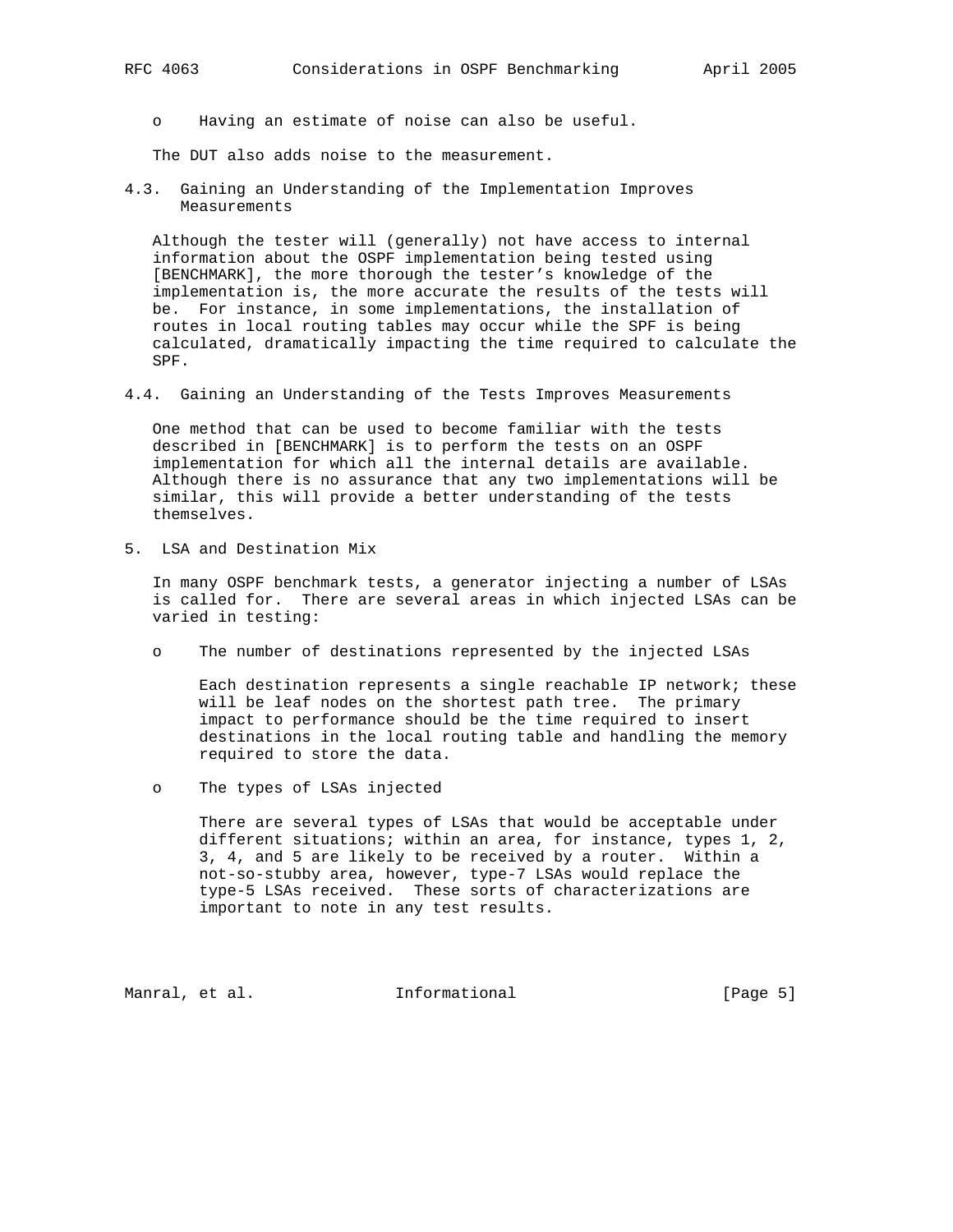## o The number of LSAs injected

 Within any injected set of information, the number of each type of LSA injected is also important. This will impact the shortest path algorithm's ability to handle large numbers of nodes, large shortest path first trees, etc.

o The order of LSA injection

 The order in which LSAs are injected should not favor any given data structure used for storing the LSA database on the device being tested. For instance, AS-External LSAs have AS wide flooding scope; any type-5 LSA originated is immediately flooded to all neighbors. However, the type-4 LSA, which announces the ASBR as a border router, is originated in an area at SPF time (by ABRs on the edge of the area in which the ASBR is). If SPF isn't scheduled immediately on the ABRs originating the type-4 LSA, the type-4 LSA is sent after the type-5 LSA's reach a router in the adjacent area. Therefore, routes to the external destinations aren't immediately added to the routers in the other areas. When the routers that already have the type 5s receive the type-4 LSA, all the external routes are added to the tree at the same time. This timing could produce different results than a router receiving a type 4 indicating the presence of a border router, followed by the type 5s originated by that border router.

 The ordering can be changed in various tests to provide insight into the efficiency of storage within the DUT. Any such changes in ordering should be noted in test results.

6. Tree Shape and the SPF Algorithm

 The complexity of Dijkstra's algorithm depends on the data structure used for storing vertices with their current minimum distances from the source; the simplest structure is a list of vertices currently reachable from the source. In a simple list of vertices, finding the minimum cost vertex would then take O(size of the list). There will be  $O(n)$  such operations if we assume that all the vertices are ultimately reachable from the source. Moreover, after the vertex with minimum cost is found, the algorithm iterates through all the edges of the vertex and updates the cost of other vertices. With an adjacency list representation, this step, when iterated over all the vertices, would take O(E) time, with E being the number of edges in the graph. Thus, the overall running time is:

 $O(sum(i:1, n)(size(list at level i) + E).$ 

Manral, et al. **Informational** [Page 6]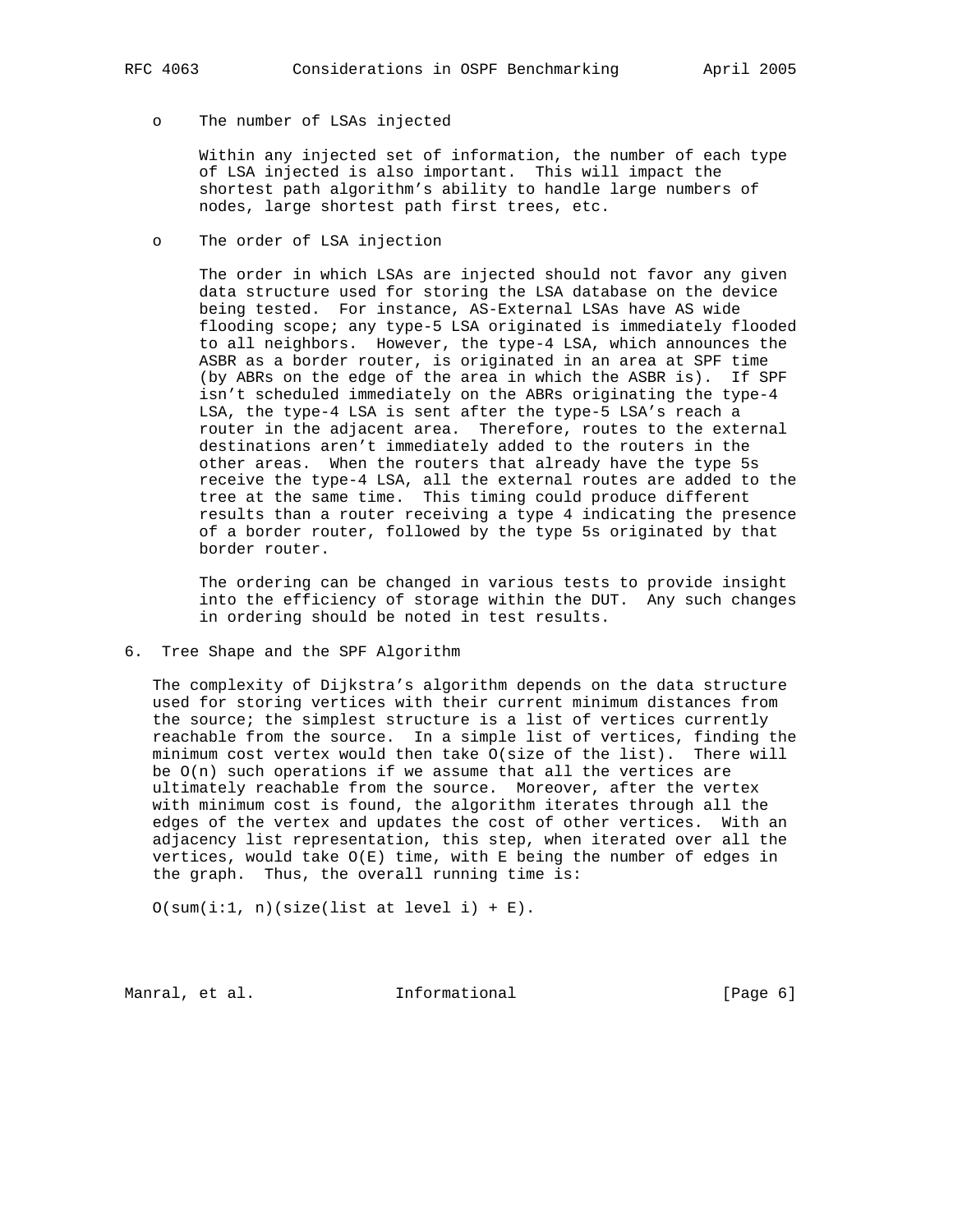So everything boils down to the size(list at level i). If the graph is linear, root  $\Box$  1  $\blacksquare$  2 | 3 | 4  $\overline{\phantom{a}}$  5 | 6 and source is a vertex on the end, then size(list at level i) = 1 for all i. Moreover,  $E = n - 1$ . Therefore, running time is  $O(n)$ . If the graph is a balanced binary tree, root  $\sqrt{2}$  1 2  $\prime$   $\prime$   $\prime$   $\prime$   $\prime$  3 4 5 6 size(list at level i) is a little complicated. First, it increases by 1 at each level up to a certain number, and then it goes down by 1. If we assume that the tree is a complete tree (as shown above) with k levels  $(1 to k)$ , then size(list) goes on like this: 1, 2, 3, Then the number of edges E is still  $n - 1$ . It then turns out that the run-time is  $O(n^2)$  for such a tree. If the graph is a complete graph (fully-connected mesh), then  $size(list at level i) = n - i.$  Number of edges  $E = O(n^2).$  Therefore, run-time is O(n^2). Therefore, the performance of the shortest path first algorithm used to compute the best paths through the network is dependent on the construction of the tree. The best practice would be to try to make any emulated network look as much like a real network as possible, especially in the area of the tree depth, the meshiness of the Manral, et al. **Informational** [Page 7]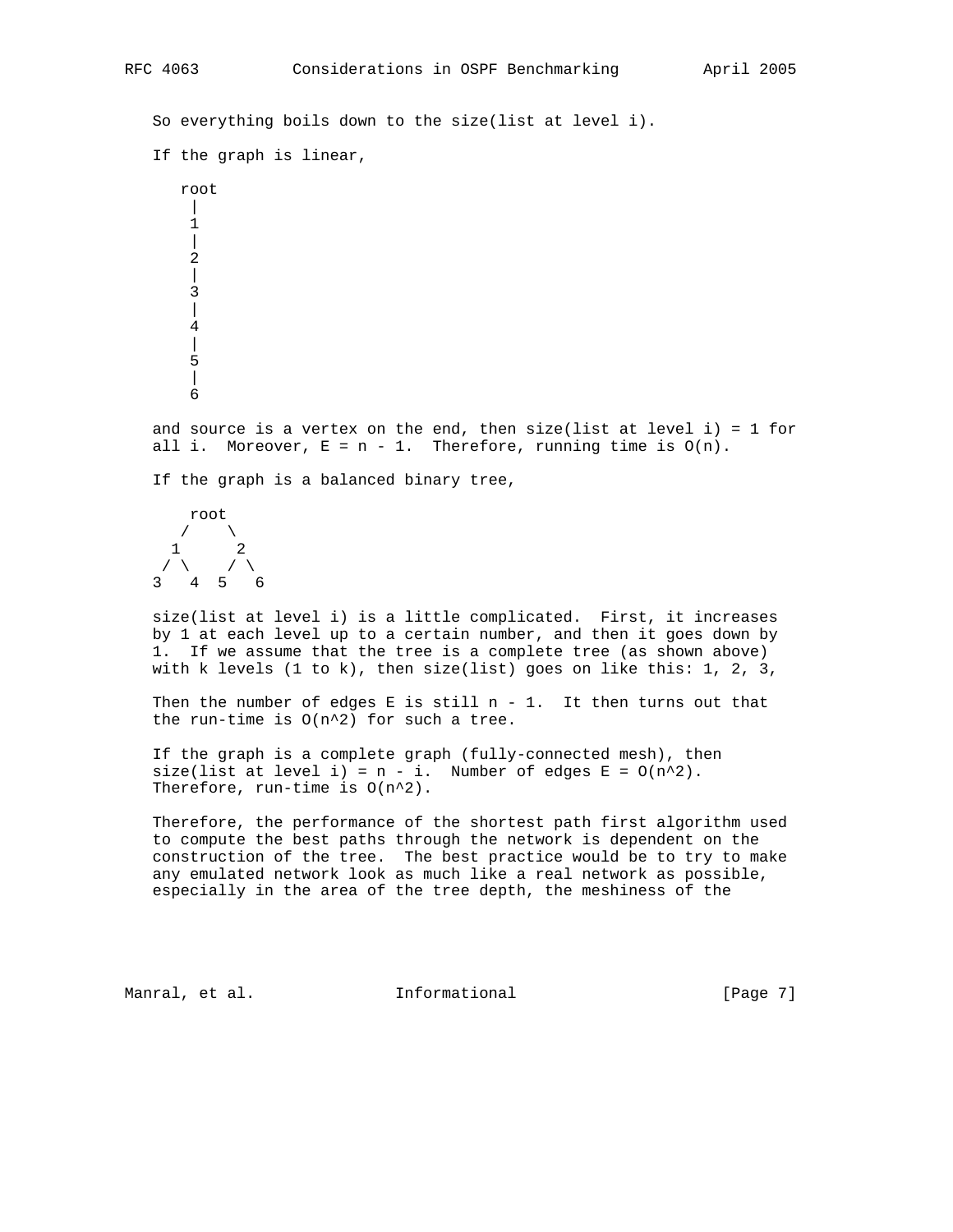network, the number of stub links versus transit links, and the number of connections and nodes to process at each level within the original tree.

7. Topology Generation

 As the size of networks grows, it becomes more and more difficult to actually create a large-scale network on which to test the properties of routing protocols and their implementations. In general, network emulators are used to provide emulated topologies that can be advertised to a device with varying conditions. Route generators tend to be either a specialized device, a piece of software which runs on a router, or a process that runs on another operating system, such as Linux or another variant of Unix.

Some of the characteristics of this device should be as follows:

- o The ability to connect to several devices using both point-to point and broadcast high-speed media. Point-to-point links can be emulated with high-speed Ethernet as long as there is no hub or other device between the DUT and the route generator, and the link is configured as a point-to-point link within OSPF [BROADCAST-P2P].
- o The ability to create a set of LSAs that appear to be a logical, realistic topology. For instance, the generator should be able to mix the number of point-to-point and broadcast links within the emulated topology and to inject varying numbers of externally reachable destinations.
- o The ability to withdraw and add routing information into and from the emulated topology to emulate flapping links.
- o The ability to randomly order the LSAs representing the emulated topology as they are advertised.
- o The ability to log or otherwise measure the time between packets transmitted and received.
- o The ability to change the rate at which OSPF LSAs are transmitted.
- o The generator and the collector should be fast enough that they are not bottlenecks. The devices should also have a degree of granularity of measurement at least as small as is desired from the test results.

Manral, et al. **Informational** [Page 8]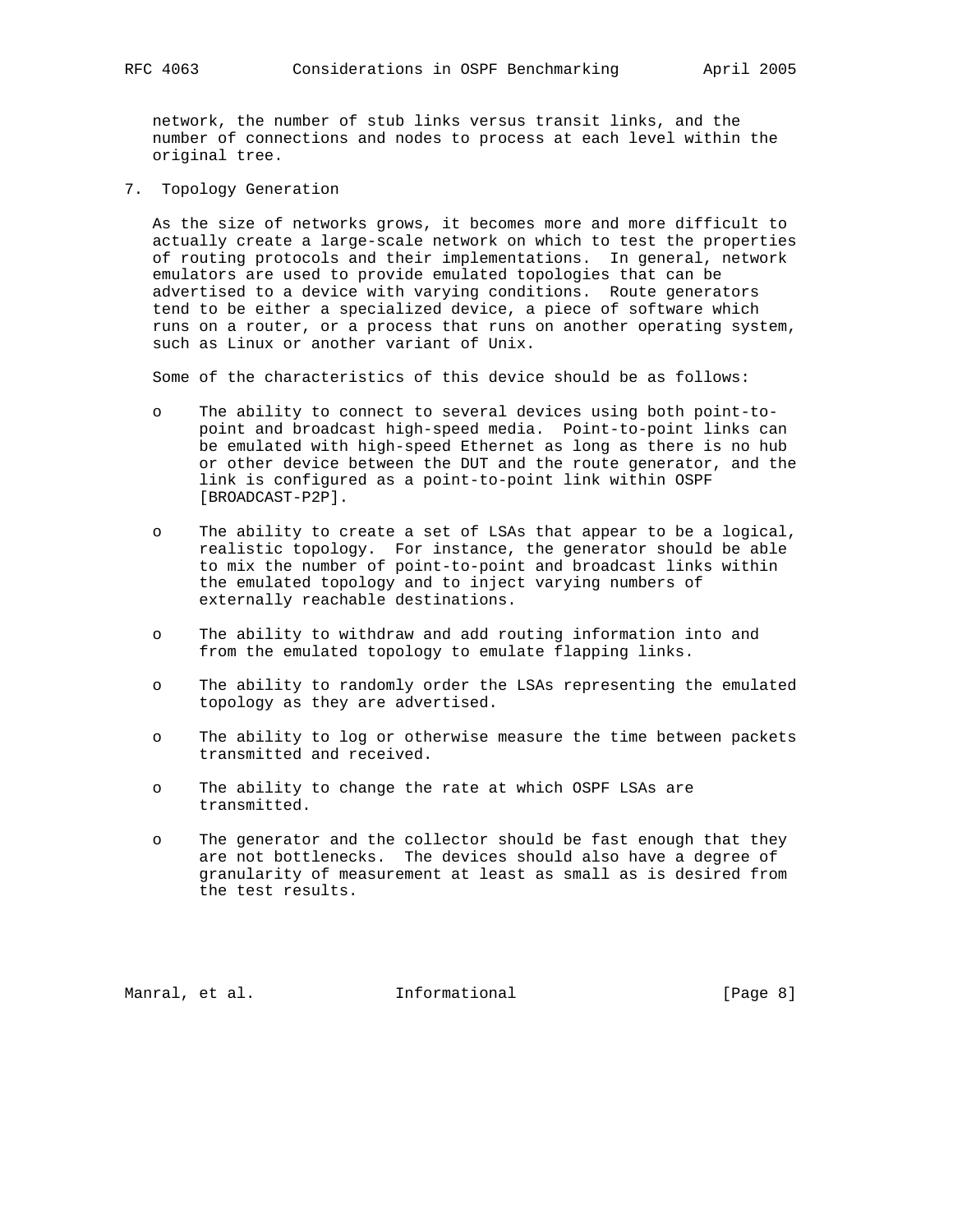8. Security Considerations

 This document does not modify the underlying security considerations in [OSPF].

9. Acknowledgements

 Thanks to Howard Berkowitz (hcb@clark.net) and the rest of the BGP benchmarking team for their support and to Kevin Dubray (kdubray@juniper.net), who realized the need for this document.

- 10. Normative References
	- [BENCHMARK] Manral, V., White, R., and A. Shaikh, "Benchmarking Basic OSPF Single Router Control Plane Convergence", RFC 4061, April 2005.
	- [TERM] Manral, V., White, R., and A. Shaikh, "OSPF Benchmarking Terminology and Concepts", RFC 4062, April 2005.
	- [OSPF] Moy, J., "OSPF Version 2", STD 54, RFC 2328, April 1998.
- 11. Informative References
	- [INTERCONNECT] Bradner, S. and J. McQuaid, "Benchmarking Methodology for Network Interconnect Devices", RFC 2544, March 1999.
	- [FIB-TERM] Trotter, G., "Terminology for Forwarding Information Base (FIB) based Router Performance", RFC 3222, December 2001.
	- [BROADCAST-P2P] Shen, Naiming, et al., "Point-to-point operation over LAN in link-state routing protocols", Work in Progress, August, 2003.

Manral, et al. 1nformational 1999 [Page 9]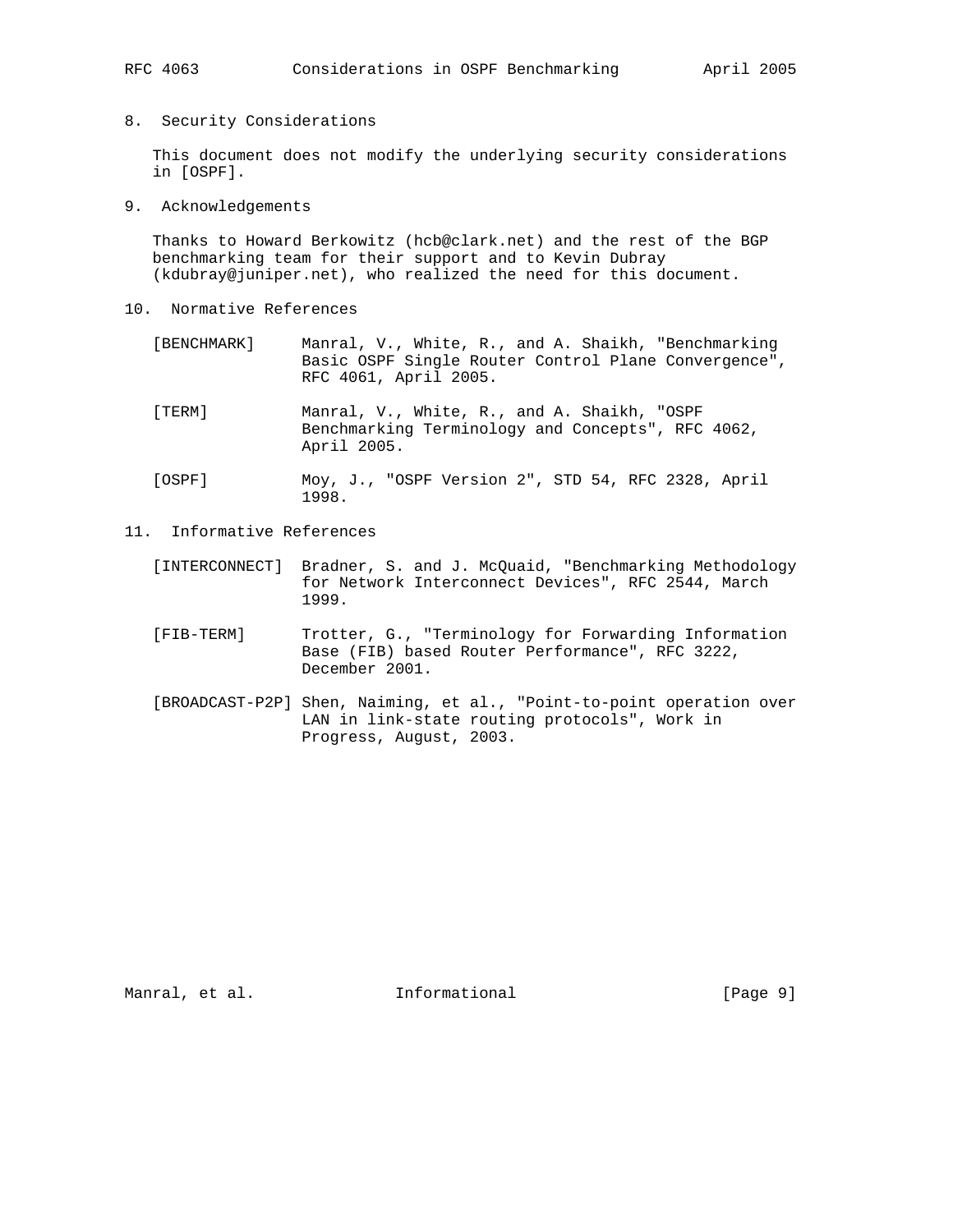Authors' Addresses

 Vishwas Manral SiNett Corp, Ground Floor, Embassy Icon Annexe, 2/1, Infantry Road, Bangalore, India

EMail: vishwas@sinett.com

 Russ White Cisco Systems, Inc. 7025 Kit Creek Rd. Research Triangle Park, NC 27709

EMail: riw@cisco.com

 Aman Shaikh AT&T Labs (Research) 180 Park Av, PO Box 971 Florham Park, NJ 07932

EMail: ashaikh@research.att.com

Manral, et al. 10 Informational 1999 [Page 10]